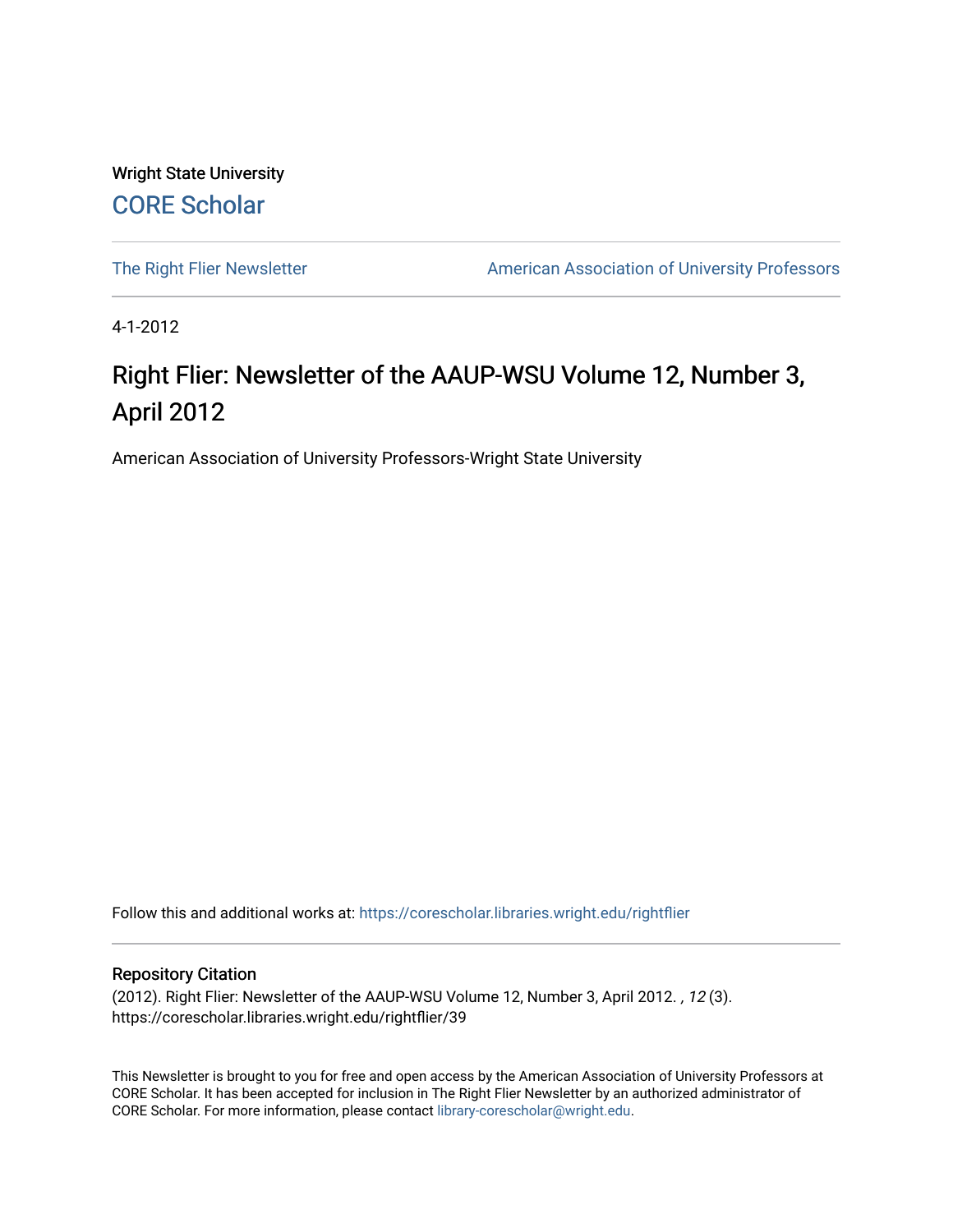**April& 2012 Editors: Marty Kich** and Fred Garber

L

# **The Right Flier**

 **AAUP-Wright State University** 

 **Volume 12, Number 3** 

# **Table of Contents**

 The Crisis in Student Debt Shift from Grants to Loans In Student Financial Aid Declining State Support Questions about the Value of Higher Education **Its Main Causes**  Increased Enrollment Increased Tuition Administrative Bloat The Rise of For-Profit Higher Ed **Its Corollary**  The Erosion of the Professoriate **Its Effects**  5-6

 Sites to Bookmark 10

# **'Occupying' Education**

 3 This special issue of the *Right Flier* focuses on some of the focal issues that have motivated country to begin to debate in a very public and demonstrative way many of the financial issues related to higher education in contemporary students at colleges and universities across the 3-4 America.

Some of these issues have, of course, been<br>4-5 developing gradually over the last three to four developing gradually over the last three to four decades. But the Great Recession has certainly exacerbated all of these issues and intensified **5** awareness of these issues not just among students,<br>5 **and the staff and administrators** but also across the faculty, staff, and administrators, but also across the news media and among the public at large.

 In a very real and immediate sense, how we fund  $6$  higher education defines higher education, and no<br> $6$  one can deny that we are in the midst of major one can deny that we are in the midst of major changes that will affect the quality of higher 7 education—and, by extension, the quality of life for many Americans—over the next half-century or more.

 In contemporary America, higher education is not only linked inextricably to big business, but it is also 7-8 itself a big business. As colleges and universities receive less public funding and rely more heavily on economic downturns increasingly affect our tuition, research revenues, and investments, severe institutions very directly.

 In March 2012, AAUP is joining in the national effort  $8-9$  to highlight the issues—in particular, the issues<br>related to bigher education—that the Occupy related to higher education--that the Occupy movement has brought to renewed attention.

> The national leadership of AAUP and our university's chapter leadership agree that we are all in this together—that students, faculty, staff, and administrators no longer have the luxury of pretending that our common interests can somehow be sustained or our ambitions attained by pursuing our separate interests.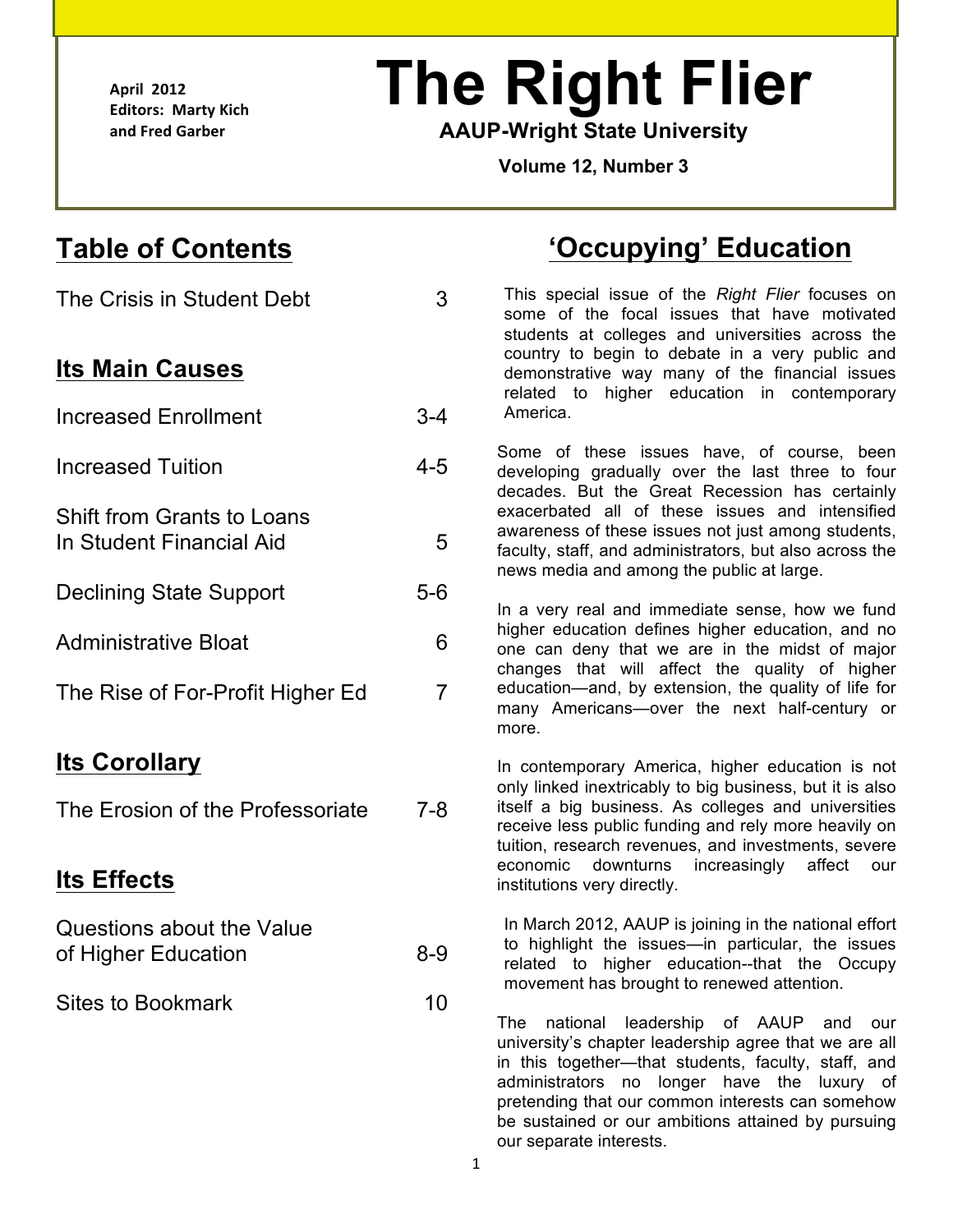We must "Occupy Education": that is, we must claim ownership over the future of our institutions and insist that we all have voices that are heard in the process of shaping that future.

 This issue of our chapter newsletter is a basic, first step in that process. It presents facts, culled from a variety of sources (all documented), that might provide a starting point for subsequent, informed discussion of the issues that concern us.

 In addition to being posted electronically on our website and distributed as an electronic attachment and as a paper copy to our regular mailing list, an abbreviated version of this issue is being distributed as an insert in the *Guardian* to insure its widest possible feedback, especially from our students. possible distribution—and to provoke the broadest

 I invite you to send your feedback to me at martinkich*@gmail.com*. In a future issue of the newsletter, we will try to present and to report on that feedback in some sort of meaningful way.

 AAUP-WSU is committed to working with student organizations and to join with them in activism that supports a common concerns about specific social, economic, or political issues. organizations on campus. We welcome the opportunity to co-sponsor events with those

 Our chapter is scheduling regular events that may be of interest to—and are free and open to-- everyone on campus, as well as in the communities that Wright State University serves. On January 31, we hosted a panel discussion on "Post-Issue 2 Political Realities in Ohio and Beyond." The panelists included leaders of four of the unions that have seats at Ohio's Labor Table. On April 25, we will be hosting a lecture by Frank Donoghue, author  of *The Last Professors: The Corporate University and the Fate of the Humanities*.

 These events are publicized as widely as possible-- on the announcement boards, over the university *l*], as well as in some local media. The chapter website also includes links to an archive of back issues of this newsletter and three monthly blogs— Ohio Higher Ed, Ohio Labor, and Ohio Politics. These blogs highlight articles of interest on the listserves, and on the chapter website [*http://www.wright.edu/administration/aaup/aaup.htm* 

 topics and provide links to full-text pdf's of those articles.

 We believe that being more fully informed is the first step to being more fully engaged.

**Marty Kich President AAUP-WSU Professor of English Lake Campus** 

### AAUP-WSU Presents:

### **Frank Donoghue**

April 25, 2012

7:00 pm

 Wright State University Student Union

E163 (Discovery Room)

 Professor of English at Frank Donoghue is a The Ohio State University and author of:  $\frac{1}{\sqrt{2}}$ 

 *The Last Professors: The Corporate University and the Fate of the Humanities (2008)* 

 He has spoken widely on this topic, and his views on a variety of related topics have been  *The Chronicle of Higher Education* and other publications on issues in higher education. solicited for articles in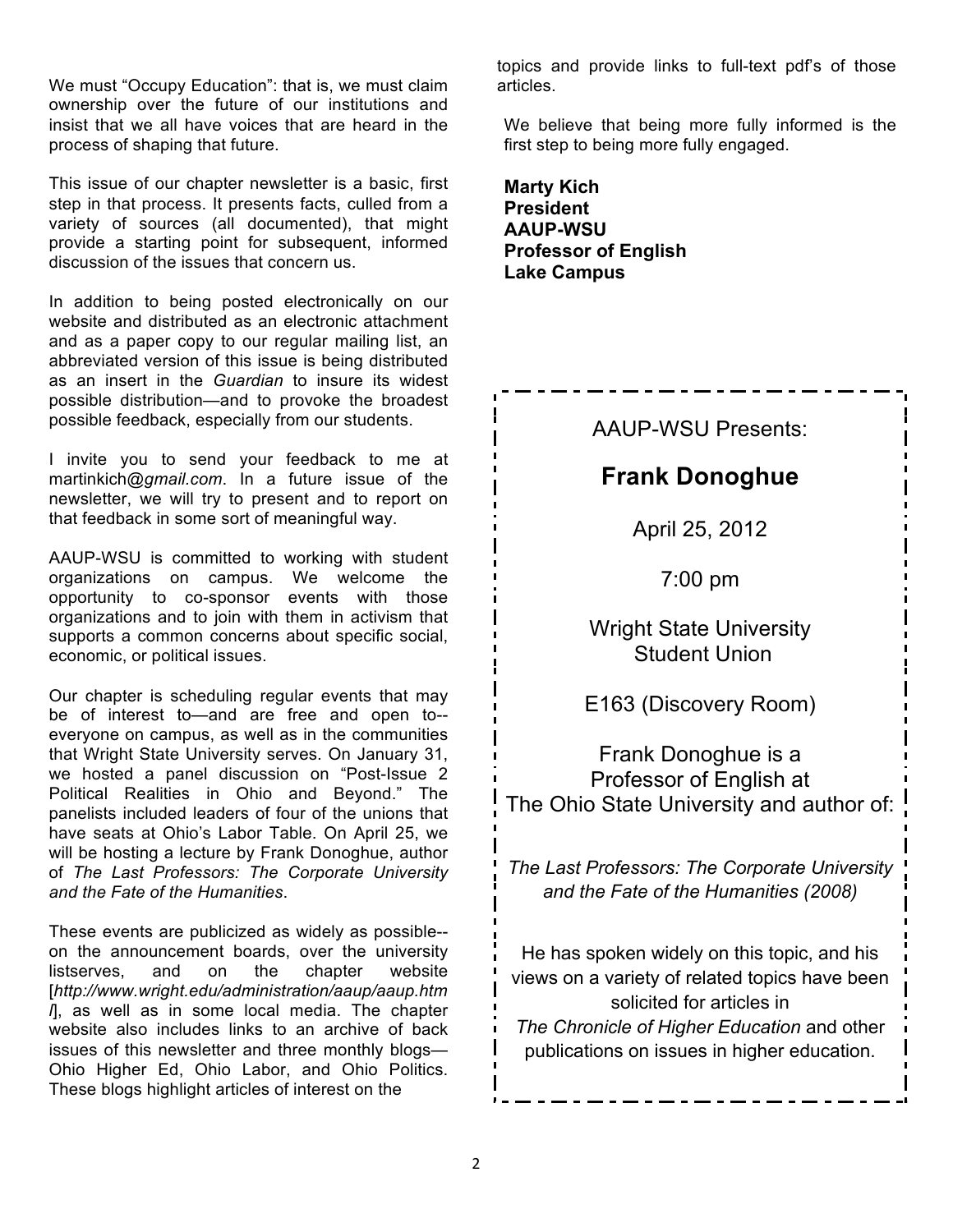### **By the Numbers** ▬▬▬▬▬▬▬▬ **Student Debt**

 **Sources: National Center for Education Statistics, New Deal 2.0, Nation of Change** 

 **Total student loan debt in the U.S.—**  2012: \$1 trillion 2011: \$830 billion.

 **Total credit-card debt in the U.S.—**  2011: \$826.5 billion

 **Total value of the federal student loans taken--** 2010: \$100 billion

 **Tax deductions of interest - student loan debt--** 2009 tax returns: \$1.4 billion

 **Percentage of those who borrowed to cover college costs in 2009 who enrolled in**  public four-year institutions: 47% private not-for-profit four-year institutions: 61% private for-profit four-year institutions: 81%

 **Percentage of those graduating in 2008 who had taken federal loans during the course of their studies—**  66%

### **Average amount of—**

federal loans taken by 2010 graduates: \$24,700 state & private loans taken by 2008 graduates: \$13,900

 **Percentage of those graduating in 2008 who had taken state or private loans during the course of their studies—**  36%

 **Average total loan debt taken on by those graduating in—** 

2010: \$25,250 1993: \$8,462

 **Number of student loan accounts defaulted on in 2009—**  300,000

### **Largest holders of student-loan debt:**

| ■ Sallie Mae                           | \$154.1 billion |
|----------------------------------------|-----------------|
| $\blacksquare$ Wells Fargo (2009 only) | \$10.68 billion |
| ■ Discover                             | \$52.59 billion |
| $\blacksquare$ NelNet                  | \$24.60 billion |
| <b>JP Morgan Chase</b>                 | \$11.40 billion |

### **Higher Ed Enrollment By the Numbers** ▬▬▬▬▬▬▬▬

 **Source: National Center for Education Statistics** 

 **Total number of degree-granting colleges and universities in the United States in 2009—**  4,495

 **Post-secondary enrollment in 2009—**  20.4 million

 **Percentage of the total U.S. population enrolled in 2009—**  5.7%

### **2009 Enrollment by percentage in—**

four-year institutions: 62% two-year institutions: 38%

### **2009 Enrollment of 18- to 24-year-olds—**

public four-year institutions: 49% private four-year institutions: 22% public two-year institutions: 22% private two-year institutions: 7%

**Increase in post-secondary enrollment—**  1990 to 1999: 9% 2000 to 2009: 38%

### **2000- 2009 Percentage increase in—**

full-time enrollment: 45% part-time enrollment: 28% male enrollment: 35% female enrollment: 40%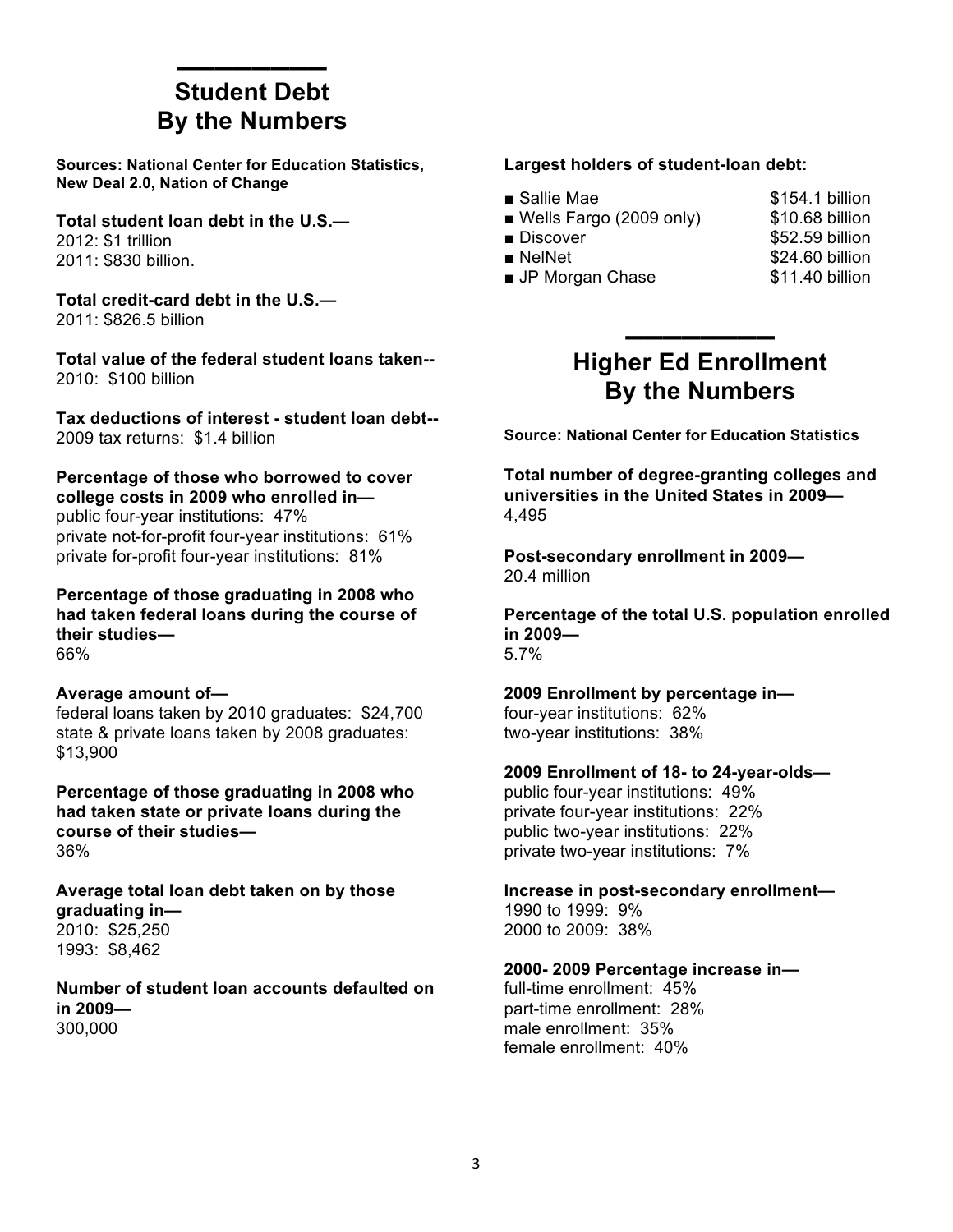### **2009 Percentage of—**

 18- to 24-year-olds enrolled: 41% high school grads who enrolled: 70.1%

#### **2000-2009 Percentage increase in enrollment of—**

 students under age 25: 27% students over age 25: 41%

### **1976-2009 Increase by percentage in**—

Hispanic enrollment: 3% to 12% Asian-American enrollment: 2% to 7% African-American enrollment: 9% to 14%

 **1976-2009 Decrease by percentage in**— non-Hispanic White enrollment: 83% to 62%

### **2000-2009 Percentage increase in graduate program enrollment**  male: 36% female: 63%

### **2009 Four-year graduation rate at—**

all four-year institutions: 36.7% private not-for-profit four-year institutions: 51.5% public four-year institutions: 30.7% private for-profit four-year institutions: 12.7%

 **2009 Percentage of the U.S. population with a**  graduate or professional degree: 9.9% baccalaureate degree: 17.1% associate degree: 7.4%

 **Percentage of the U.S. population** who has enrolled without completing a degree: 19.5%

 **States with the highest percentage of their population with a baccalaureate degree or higher in 2009:** Massachusetts, 37%; Maryland, 35.1%; Colorado, 34.3%; and Connecticut: 33.7%

 **States with the lowest percentage of their population with baccalaureate degree or higher:**  West Virginia, 16.5%; Arkansas, 18.2%; Mississippi, 18.8%; and Kentucky, 20%

### **Percentage of Americans age 24 or younger who had completed a—**

baccalaureate degree in 1970: 17% baccalaureate degree in 2008: 29%

### **Percentage of students who graduate in the bottom 40% of their high school classes who**  enroll at a post-secondary institution and complete a baccalaureate degree: 24%

### **2008 Percentage of students from families in the lowest 25% in income who** completed baccalaureate degrees by age 24: 9%.

 **2008 Percentage of students from families in the highest 25% in income who** completed baccalaureate degrees by age 24: 95%.

### **Higher Ed Tuition By the Numbers**

▬▬▬▬▬▬▬▬

 **Sources: National Center for Education Statistics, Goldwater Institute, New Republic** 

### **Average annual tuition at U.S. institutions—**

 private 4 year in 2009: \$27,293 public 2 year in 2009: \$2,713 public 4 year in 2010: \$7,605

#### **2000-2010 Percentage increase in tuition and room-and-board costs—**

across all institutions: 37%

#### **Average increase in tuition across all institutions in—**

2010: 8.3% 2000 to 2009: 5.6% 1990 to 1999: 3.2% 1980 to 1989: 4.5%

 **1982-2009 Increase by percentage in tuition and room-and-board costs across all institutions—**  439%

 **income--** 147% **1982-2009 Increase in average household** 

### **Cost of attending a private not-for-profit four- family income in year institution as a percentage of the median**  1979: 26%

2009: 58%

 **1979 Cost of attending a public four-year institution as a percentage of the median family income--** 12%

 **2034 Projected annual cost of attending a public four-year institution—**  \$81,000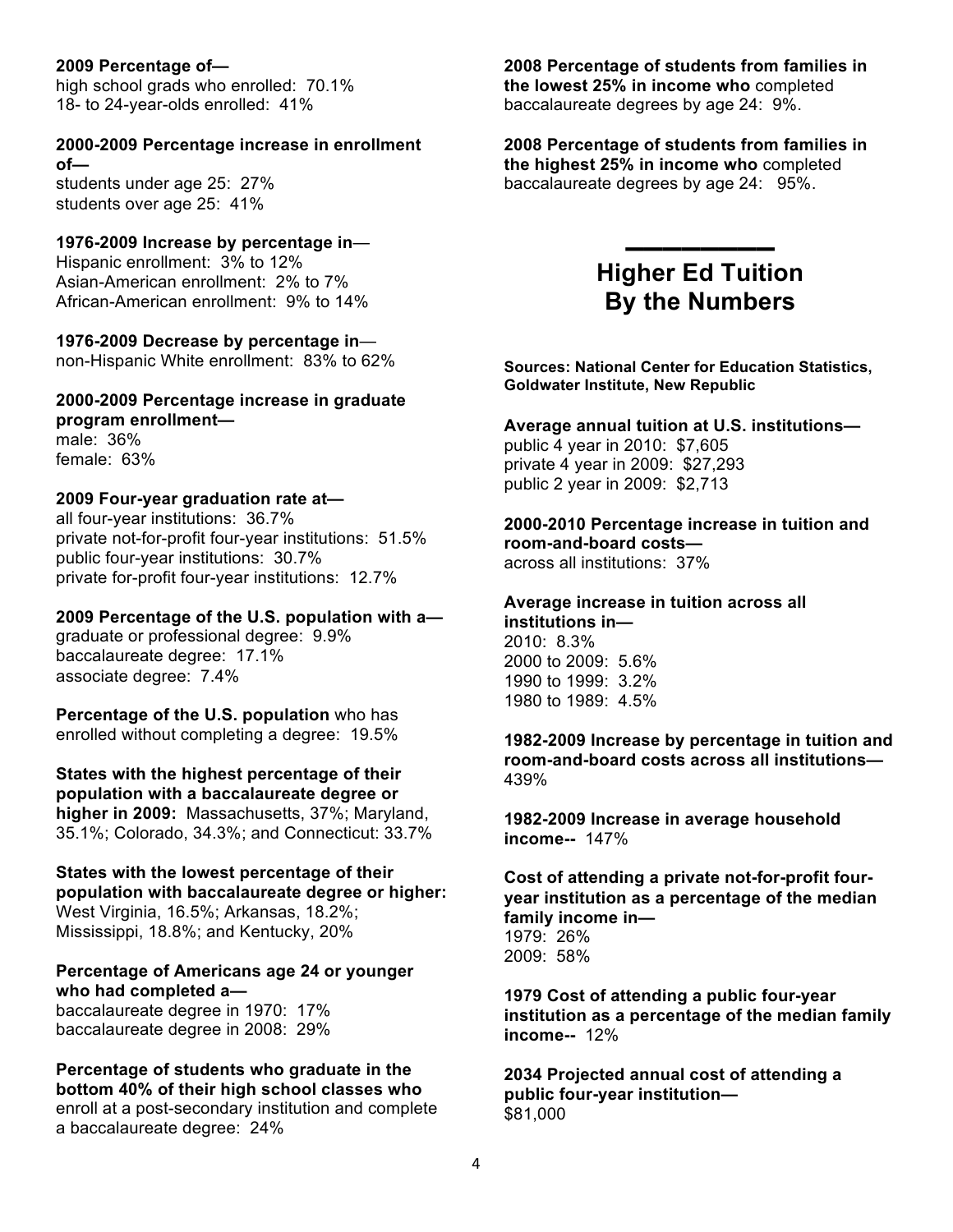**2009 Spending on post-secondary education as a percentage of GDP—**  2%

### **Student Financial Aid By the Numbers**

▬▬▬▬▬▬▬▬

 **Source: National Center for Education Statistics** 

### **2009 Percentage of those who received financial aid while enrolled in—**

public four-year institutions: 79% private not-for-profit four-year institutions: 87% private for-profit four-year institutions: 86%

### **Percent of total costs covered by the average**

 **federal Pell grant in**— 1975: 84% 1995: 34%

 **2004 Grants as a percentage of student financial aid in--** 30%

 **2004 Loans as a percentage of student financial aid—**  70%

### **2009 Average annual aid per student receiving aid—**

 loans: \$7,100 work-study wages: \$2,400 veterans' benefits: \$5,400 all kinds of aid: \$9,100 grants: \$4,900

### **2009 Average loans of other kinds—**

 student benefitting from such loans in: \$10,400 taken by parents of post-secondary students per

 **2009 Percentage of those enrolled who received Pell grants—**  27%

 **2009 Average amount of the federal Pell grants received—**  \$2,400

#### **2005-2010 Increase by percentage in—**

 parents taking loans of other kinds to cover the cost of the post-secondary education of their children: 70%

 **Average total loans of other kinds taken by-** parents of post-secondary students per student benefitting from such loans and graduating in 2010: \$34,000

### **Percentage of low-income family income required to pay for one year of post-secondary education in—**

1980: 13% 2000: 25%

### **Declining State Support By the Numbers**

▬▬▬▬▬▬▬▬

 **Sources: Chronicle of Higher Education, Atlantic, Nation of Change** 

 **States with double-digit decreases in state allocations for higher education from 2010-2011 to 2011-2012:** 

| New Hampshire    | $-41.5%$  |
|------------------|-----------|
| Arizona          | -25.1%    |
| Wisconsin        | $-20.9%$  |
| Louisiana        | $-18.5%$  |
| Colorado         | $-15.4%$  |
| <b>Tennessee</b> | $-15.0\%$ |
| Virginia         | $-14.7\%$ |
| Oklahoma         | $-14.5%$  |
| Washington       | $-14.5%$  |
| Nevada           | $-14.0%$  |
| California       | $-13.5%$  |
| Pennsylvania     | -13.4%    |
| Wyoming          | $-12.7%$  |
| Connecticut      | $-12.2%$  |
| Michigan         | $-12.2%$  |
| Illinois         | $-12.1%$  |
| Florida          | $-12.0%$  |
| New Mexico       | $-11.6%$  |
| Georgia          | -11.5%    |
| Ohio             | -11.8%    |
| North Dakota     | -10.4%    |

 **1978-2007 Decline in state support for higher education as a percentage of total state spending**— 40%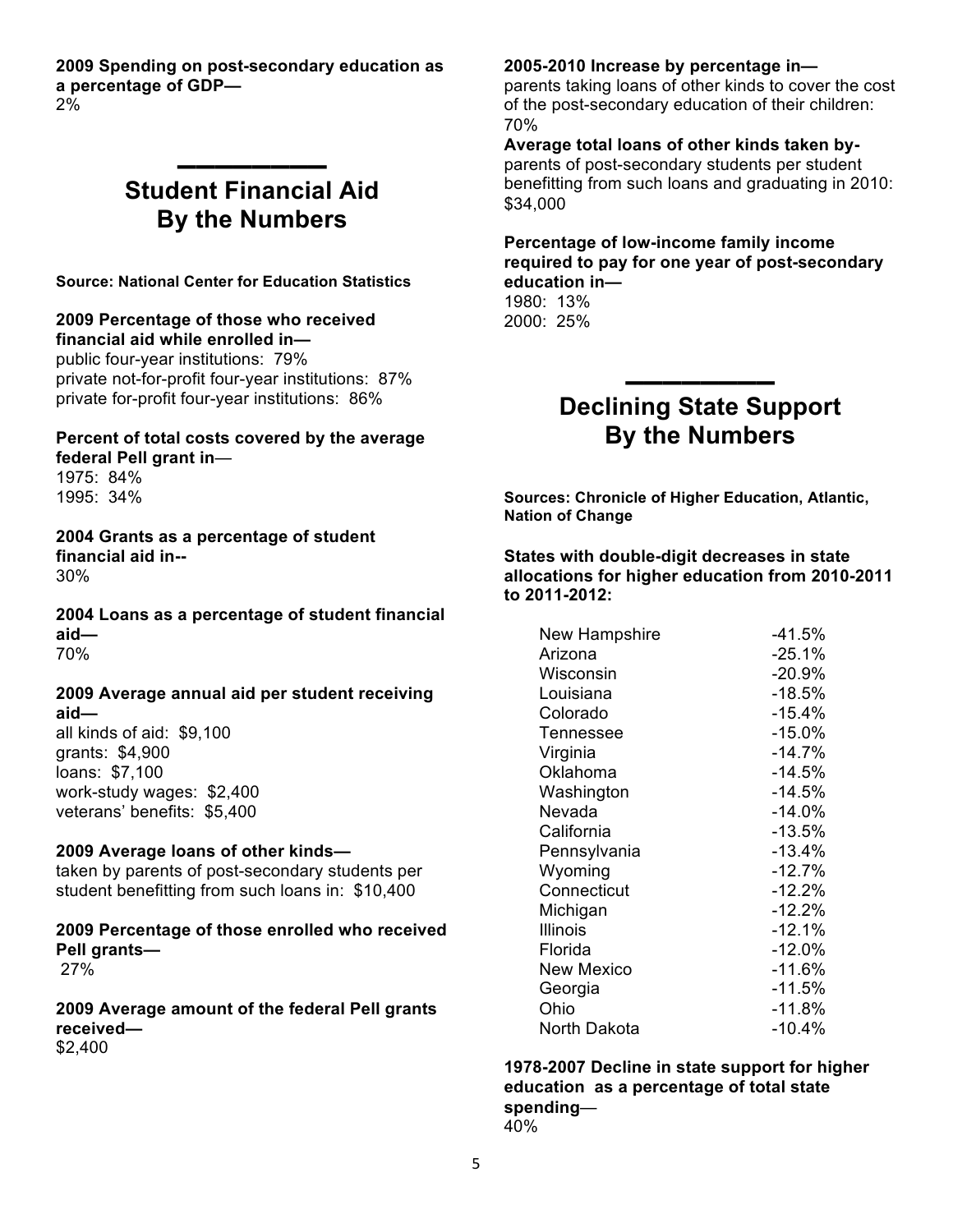### **state support at the 22 campuses in the California State University system— 2007-2010 Increases in tuition due to decreased**

 San Diego State University from 35% at Humboldt State University to 47% at

### **Percentage of California's state budget allocated to prisons and to post-secondary education, respectively—**

1979: 3% and 10% 2009: 11% and 7.5%

### **Percentage of revenue of selected "Public Ivies" from state support in 1989 and 2009 respectively--**

 University of California at Berkeley: 47% and 47% University of Michigan: 48% and 17% University of Virginia: 33% and 7%

### **By the Numbers** ▬▬▬▬▬▬ **Administrative Bloat**

 **Education, Cleveland Plain Dealer Sources: Goldwater Institute, Chronicle of Higher** 

### **1993-2007 Enrollment increase at U.S. institutions—**

14.5%

### **1993-2007 Increase by percentage in--**

 number of administrators per 100 students: 39% number of instructional personnel per 100 students: 17.6%

 administrative costs per student: 66% instructional costs per student: 39%

### **Compensation Received by Presidents of Ohio's public universities in 2009-2010:**

### ■ Gordon Gee, Ohio State,

 Total Compensation, \$1,323,911: Base Salary, \$802,125; Bonus, \$296,786; Deferred Compensation—Paid, \$225,000. Retirement and Allocations for House, Car, Expense Account, and Club Dues, \$495,000. Total Cost of Employment, \$1,818,911, which does not include \$570,000 in Accrued Deferred Compensation.

### ■ Lester A. Lefton, Kent State University,

 Total Compensation, \$569,551: Base Salary, \$412,081; Bonus, \$157,470. Retirement and

Allocations for House, Car, and Club Dues, \$115,097. Total Cost of Employment, \$684,468, which does not include\$25,000 in Accrued Deferred Compensation.

### **■ Luis M. Proenza, University of Akron,** Total

 Compensation: \$410,000: Base Salary, 385,000; Bonus, \$25,000. Retirement and Allocations for House, Car, and Club Dues, \$147,982. Total Cost of Employment, \$557,982, which does not include \$96,250 in Accrued Deferred Compensation.

### ■ **Ronald M. Berkman, Cleveland State, Total**

 Compensation, \$400,000; Base Pay, \$400,000. Retirement and Allocations for House, Car, Expense Account, and Club Dues, \$116,300. Total Cost of Employment: \$516,300, which does not include \$70,000 in Accrued Deferred Compensation.

### ■ David C. Hodge, Miami University, Total

 Compensation, \$380,000; Base Salary, \$380,000. Retirement and Allocations for House, Car, Spousal Employment: \$497,400, which does not include Compensation, \$117,400. Total Cost of \$49,000 in Accrued Deferred Compensation.

### ■ Gregory Williams, Univ. of Cincinnati,

 \$273,333; Bonus, \$60,000. Retirement and Provisions for House, Car, Club Dues, and Tuition Assistance, \$157,082. Total Cost of Employment: 490,415, which does not include \$100,000 in Accrued Deferred Compensation. Total Compensation, \$333,333: Base Salary:

### ■ **Roderick J. McDavis, Ohio University,**

 \$380,000. Retirement and Provisions for House, Car, and Spousal Compensation, \$\$93,344. Total Cost of Employment: \$473,344, which does not include \$18,900 in Accrued Deferred Total Compensation, \$380,000: Base Salary, Compensation.

### ■ Lloyd A. Jacobs, University of Toledo,

 Total Compensation, \$392,700: Base Salary, \$392,700. Retirement and Allocations for House, Car, Expense Account, Club Dues, and Tuition Assistance, \$60,706.

### ■ Carol A. Cartwright, BGSU,

 Total Compensation, \$382,500: Base Salary, \$375,000; Deferred Compensation—Paid, \$7,250. Retirement and Allocations for House, Car, Expense Account, and Club Dues, \$20,000.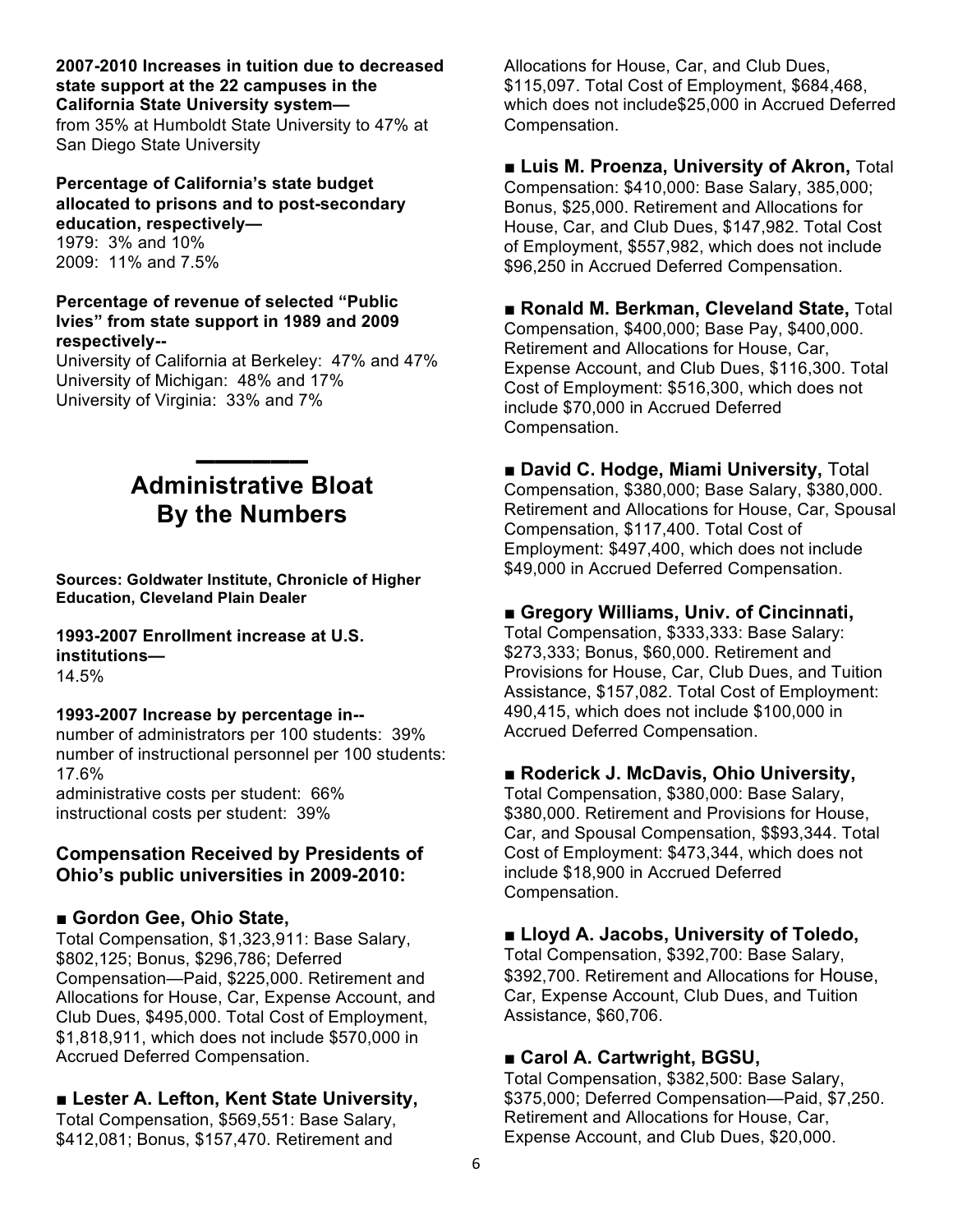### **For-Profit Higher Ed By the Numbers** ▬▬▬▬▬▬▬▬

 **Sources: National Center for Education Statistics, Bloomberg News, Chronicle of Higher Education, Blumenstyk and Fuller** 

 **Number of post-secondary institutions newly accredited between 2005 and 2009:** 483

 **Percentage of post-secondary institutions newly accredited between 2005 and 2009 that were private for-profit institutions:** 77%

 **Percentage of total accredited post-secondary profit institutions in 2009:** 26.2% **institutions in the U.S. that were private for-**

 **Percentage of students in post-secondary institutions enrolled at private for-profit institutions in 2010:** 9%

 **Percentage increase in enrollments at private for-profit institutions between 2005 and 2009:**  235%

 **Percentage of federal student aid received by students attending private for-profit institutions in 2010:** 36%

### **Apollo Group (University of Phoenix) 2010 Statistics—**

 percentage of total revenues generated by federal student aid: 88% total revenues: \$4.1 billion total net profit: \$598 million total enrollment: 443,000

### **Total enrollment (2010) with--**

 Education Management Corporation (Argosy University and Art Institutes): 136,000 Kaplan Higher Ed: 108,300 American Public Education (American Military Bridgeport Education (Ashford University): 54,894 Strayker Education: 54,317 Grand Canyon Education: 34,218 Career Education/Le Cordon Bleu and American InterContinental University: 113,900 DeVry: 101,648 Corinthian Colleges: 93,493 ITT Educational Services: 79,208 University): 55,300

 **Average tuition at two-year institutions in 2010-** public: \$2,970 private not-for-profit: \$10,266 private for-profit: \$14,280

#### **Median student debt for students graduating with a baccalaureate degree in 2007-2008-** public institutions: \$7,960

private not-for-profit institutions: \$17,040 private for-profit institutions: \$31,190

#### **Six-year graduation rates for baccalaureate students in 2007-2008—**

public institutions: 55% private not-for-profit institutions: 65% private for-profit institutions: 22%

### **Three-year student-loan default rates in 2008--**

public institutions: 10.8%; private not-for-profit institutions: 7.6%; private for-profit institutions: 25%; Corinthian Colleges: 40.3%.

### **By the Numbers** ▬▬▬▬▬▬▬▬ **The Professoriate**

 **Sources: US Department of Education, US News and World Report, Nation of Change** 

### **Ratio of full-time faculty (tenure-track and not)**

**to part-time faculty—**  1970: 77.9% 1975: 70.1% 1980: 65.6% 1985: 64.2% 1989: 63.6% 1995: 59.1% 1999: 57.5% 2007: 51.3%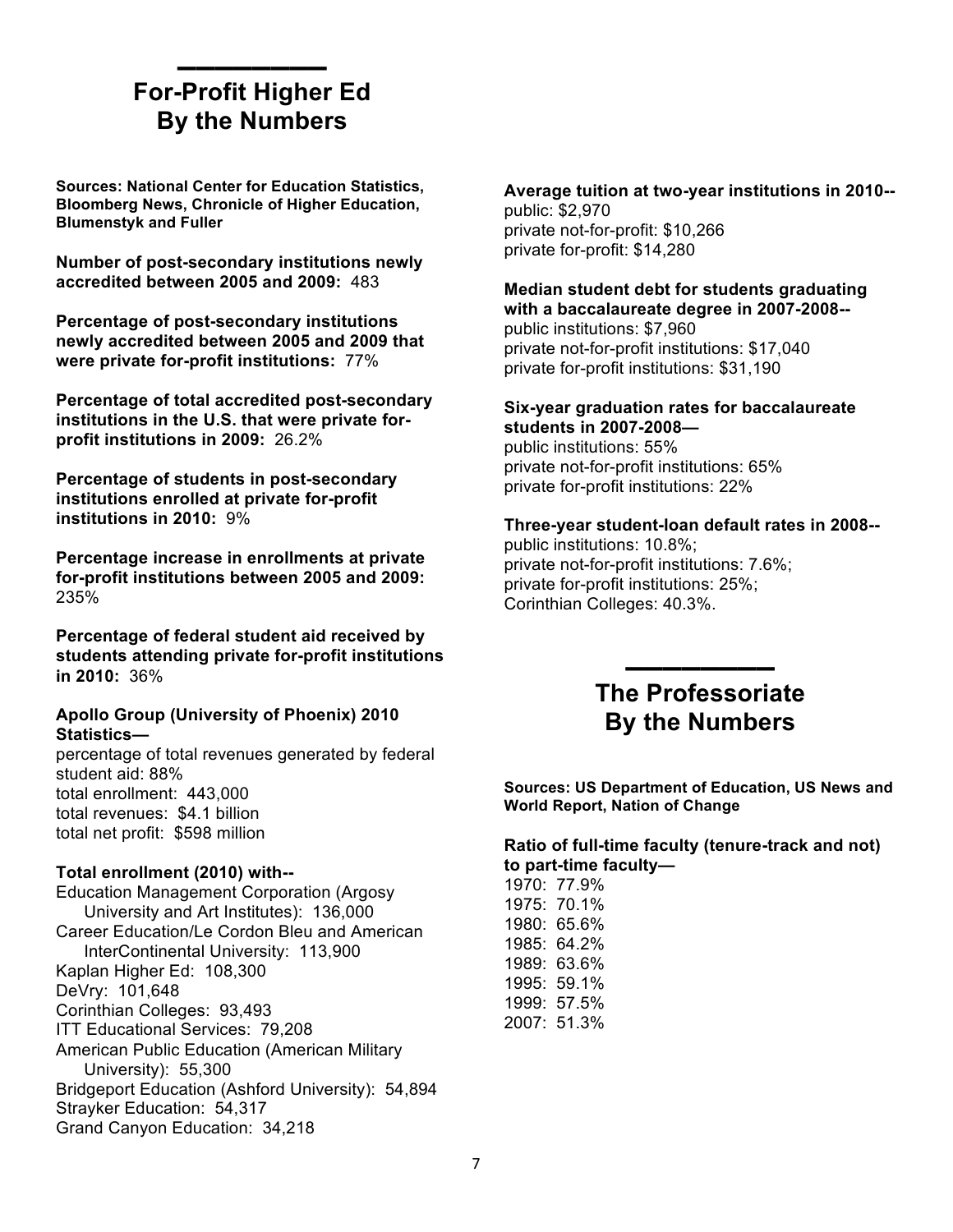**Percentage of post-secondary faculty who are tenured or on a tenure track in 2011—**  27%

 **Distribution of full-time faculty into those with tenure, those on a tenure track, and those not eligible for tenure in—** 

 1975: 52.3%, 29.1%, 18.6% 1989: 52.0%, 21.3%, 26.6% 2003: 44.9%, 20.4%, 34.8% 2007: 42.6%, 19.1%, 37.5%

### **Percentage of those with graduate degrees seeking employment in post-secondary institutions who are unable to secure tenuretrack positions—**

30%-60% depending on discipline.

### **Percentages of part-time faculty and part-time faculty with doctoral degrees at all institutions in 2003—**

43.7% and 17.6%

### **2003 Percentages of part-time faculty and part- time faculty with doctoral degrees at—**

 public doctoral institutions: 28.8% and 24.1% public research institution: 19.7% and 35.6% private research institutions: 26.8% and 28.7% private doctoral institutions: 41.5% and 35% public comprehensive institutions: 36.0% and 22.7%

private comprehensive institutions: 56.4% and 22.6%

 private liberal arts institutions: 36.4% and 22.2% public two-year institutions: 66.7% and 8.7%

#### **2008 Average salaries for full professors, tenure-track assistant professors, and lecturers at—**

 private doctoral institutions: \$151,403, \$82,295, \$62,799

 public doctoral institutions: \$115,509, \$68,048, \$51,827

 private masters institution: \$99,555, \$61,986, \$54,408

 public masters institutions: \$88,357, \$59,416, \$49,159

private baccalaureate institutions: \$98,808, \$58,882, \$58,014

public baccalaureate institutions: \$84,488, \$56,997, \$49,708

 public two-year institutions: \$74,933, \$53,427, \$50,414

### **2009 Average cost per course taught 2009 by a-**

 adjunct faculty member: \$1,800 full-time faculty member: \$8,000

 **States in which the legislatures have voted to**  Arizona and Utah **eliminate tenure at public institutions in 2011 and 2012—** 

### **By the Numbers The Value Of Higher Education**

▬▬▬▬▬▬▬▬

 **Source: Georgetown Center of Education and the Workforce, Washington Post** 

### **Unemployment among 2010 graduates, by major:**

| Architecture                       | 13.9% |
|------------------------------------|-------|
| The Arts                           | 11.1% |
| Humanities & Liberal Arts          | 9.4%  |
| Social Sciences                    | 8.9%  |
| <b>Computers &amp; Mathematics</b> | 8.2%  |
| Law & Public Policy                | 8.1%  |
| Engineering                        | 7.5%  |
| <b>Business</b>                    | 7.4%  |
| Life Sciences                      | 7.4%  |
| <b>Physical Sciences</b>           | 7.4%  |
| Psychology & Social Work           | 7.4%  |
| Communications & Journalism        | 7.3%  |
| Agriculture                        | 7.0%  |
| <b>Natural Resources</b>           | 7.0%  |
| Education                          | 5.4%  |
| <b>Health Sciences</b>             | 5.4%  |
|                                    |       |

### **Unemployment in January 2012 among those who have earned—**

 graduate degrees: 3.2% baccalaureate degrees: 5% associates degrees: 7.2%

### **Unemployment in January 2012 among those who have—**

 without having earned degrees: 7.6% earned high school diplomas: 8.4 dropped out of high school: 13.1 attended some college but stopped attending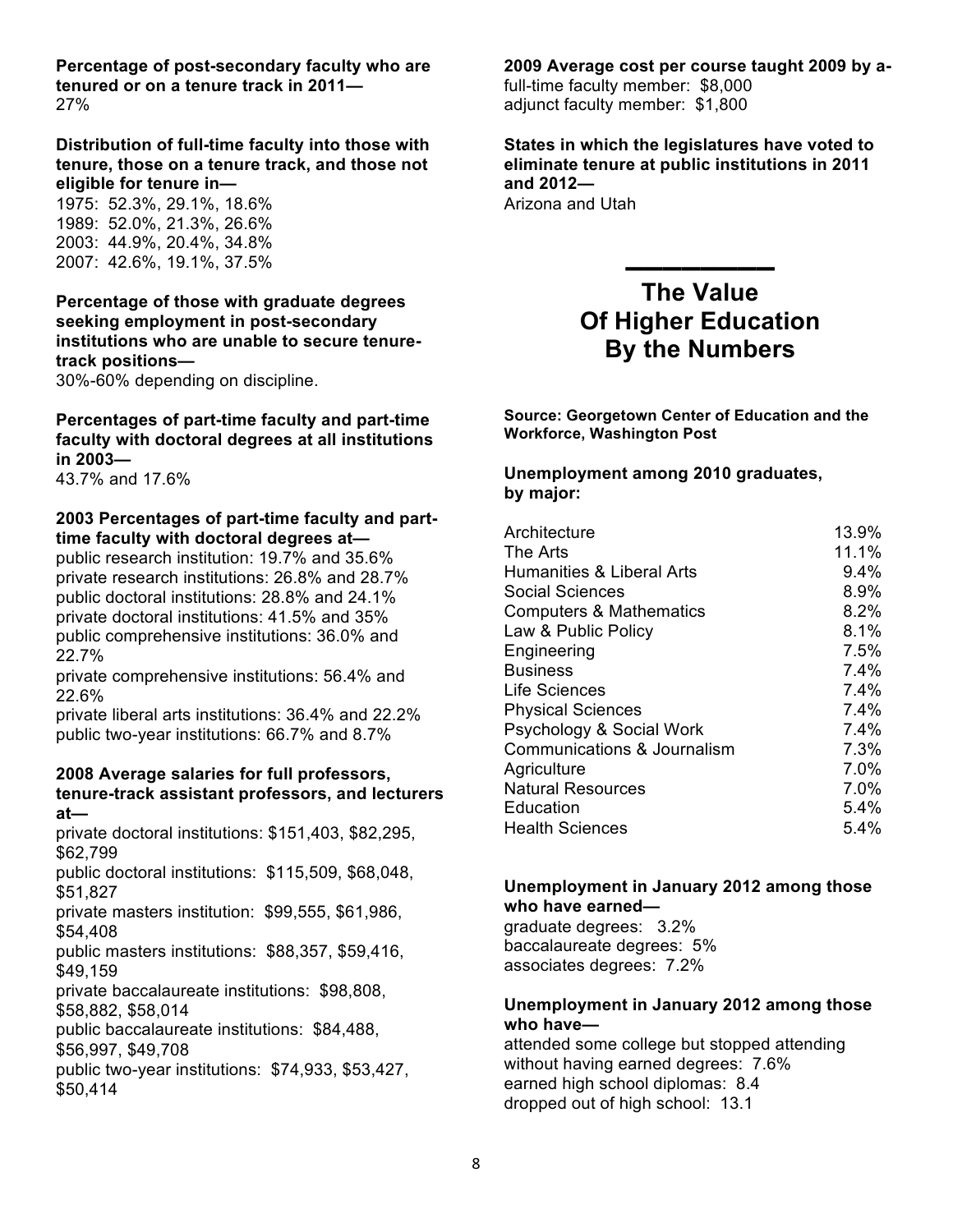### **Median earnings by discipline, with a baccalaureate degree and a graduate degree, in 2010:**

| Engineering                               | \$75,000             |
|-------------------------------------------|----------------------|
|                                           | \$99,000             |
| <b>Computer Science &amp; Mathematics</b> | \$70,000             |
| <b>Business</b>                           | \$89,000<br>\$60,000 |
|                                           | \$80,000             |
| <b>Health Sciences</b>                    | \$60,000             |
|                                           | \$80,000             |
| <b>Physical Sciences</b>                  | \$59,000             |
|                                           | \$90,000             |
| <b>Social Sciences</b>                    | \$55,000             |
|                                           | \$85,000             |
| Agriculture                               | \$50,000             |
|                                           | \$70,000             |
| <b>Natural Resources</b>                  | \$50,000             |
| Communications & Journalism               | \$70,000<br>\$50,000 |
|                                           | \$62,000             |
| <b>Industrial Arts</b>                    | \$50,000             |
|                                           | \$66,000             |
| <b>Consumer Relations</b>                 | \$50,000             |
|                                           | \$62,000             |
| Law and Public Policy                     | \$50,000             |
|                                           | \$70,000             |
| <b>Biology-Life Sciences</b>              | \$50,000             |
|                                           | \$85,000             |
| <b>Humanities &amp; Liberal Arts</b>      | \$47,000             |
|                                           | \$65,000             |
| Arts                                      | \$44,000<br>\$55,000 |
| Education                                 | \$42,000             |
|                                           | \$57,000             |
| Psychology & Social Work                  | \$42,000             |
|                                           | \$60,000             |

### **Percentage of those with at least a baccalaureate degree in the discipline whose earnings placed them in the top 1% of earners in 2010:**

| Pre-Med                             | 11.8% |
|-------------------------------------|-------|
| Economics                           | 8.2%  |
| <b>Biochemical Sciences</b>         | 7.2%  |
| Zoology                             | 6.9%  |
| Biology                             | 6.7%  |
| <b>International Relations</b>      | 6.7%  |
| <b>Political Science/Government</b> | 6.2%  |
| Physiology                          | 6.0%  |
| Art History and Criticism           | 5.9%  |
| Chemistry                           | 5.7%  |
| <b>Molecular Biology</b>            | 5.6%  |

| Area and Ethnic Studies        | 5.2% |
|--------------------------------|------|
| Finance                        | 4.8% |
| History                        | 4.7% |
| <b>Business Economics</b>      | 4.6% |
| Psychology                     | 4.3% |
| Philosophy and Religion        | 4.3% |
| Microbiology                   | 4.2% |
| <b>Chemical Engineering</b>    | 4.1% |
| Physics                        | 4.1% |
| <b>Pharmaceutical Sciences</b> | 3.9% |
| Accounting                     | 3.9% |
| <b>Mathematics</b>             | 3.9% |
| English Language/Literature    | 3.8% |

 **Percentage of the top 1% of earners who hold at least a baccalaureate degree in the discipline in 2010:** 

| Biology                             | 6.6%    |
|-------------------------------------|---------|
| Economics                           | $5.4\%$ |
| Accounting                          | 4.7%    |
| <b>Political Science/Government</b> | 4.7%    |
| English Language/Literature         | 3.8%    |
| History                             | 3.3%    |
| Finance                             | 2.7%    |
| Chemistry                           | 2.4%    |
| <b>Mathematics</b>                  | 1.7%    |
| Philosophy & Religion               | 1.0%    |
| Pre-Med                             | $0.9\%$ |
| <b>Chemical Engineering</b>         | 0.8%    |
| <b>Biochemical Sciences</b>         | 0.7%    |
| <b>Pharmaceutical Sciences</b>      | 0.7%    |
| Physics                             | 0.7%    |
| Zoology                             | 0.6%    |
| Area and Ethnic Studies             | 0.5%    |
| International Relations             | 0.5%    |
| Art History and Criticism           | 0.4%    |
| <b>Business Economics</b>           | 0.3%    |
| Microbiology                        | 0.3%    |
| Physiology                          | 0.3%    |
| Molecular Biology                   | 0.2%    |
| Psychology                          | 0.1%    |